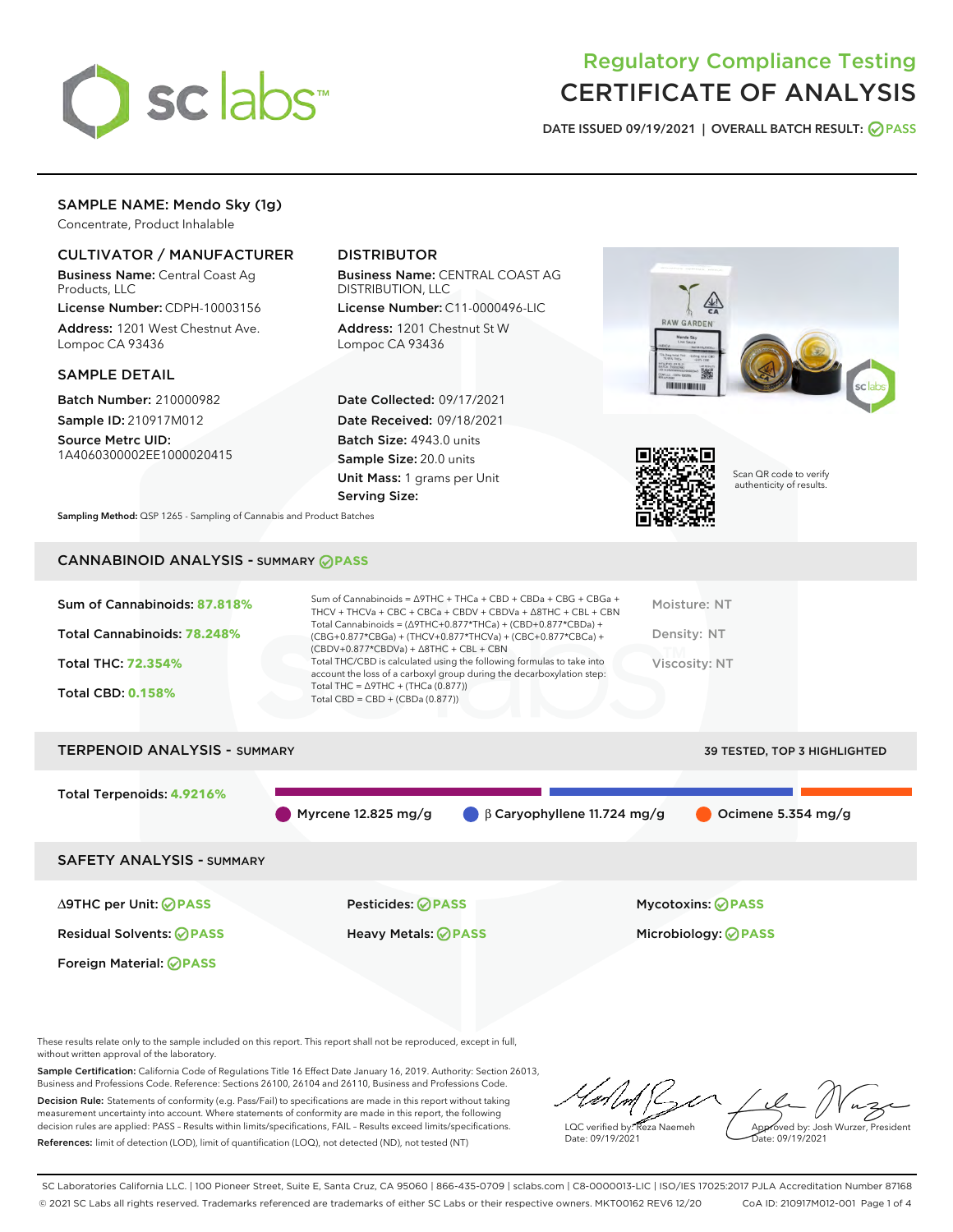



MENDO SKY (1G) | DATE ISSUED 09/19/2021 | OVERALL BATCH RESULT: ◯ PASS

#### CANNABINOID TEST RESULTS - 09/19/2021 2 PASS

Tested by high-performance liquid chromatography with diode-array detection (HPLC-DAD). **Method:** QSP 1157 - Analysis of Cannabinoids by HPLC-DAD

TOTAL CANNABINOIDS: **78.248%** Total Cannabinoids (Total THC) + (Total CBD) +

(Total CBG) + (Total THCV) + (Total CBC) + (Total CBDV) + ∆8THC + CBL + CBN

TOTAL THC: **72.354%** Total THC (∆9THC+0.877\*THCa)

TOTAL CBD: **0.158%**

Total CBD (CBD+0.877\*CBDa)

TOTAL CBG: 3.87% Total CBG (CBG+0.877\*CBGa)

TOTAL THCV: 0.328% Total THCV (THCV+0.877\*THCVa)

TOTAL CBC: 1.538% Total CBC (CBC+0.877\*CBCa)

TOTAL CBDV: ND Total CBDV (CBDV+0.877\*CBDVa)

| <b>COMPOUND</b>  | LOD/LOQ<br>(mg/g)          | <b>MEASUREMENT</b><br><b>UNCERTAINTY</b><br>(mg/g) | <b>RESULT</b><br>(mg/g) | <b>RESULT</b><br>(%) |
|------------------|----------------------------|----------------------------------------------------|-------------------------|----------------------|
| <b>THCa</b>      | 0.05/0.14                  | ±18.457                                            | 718.19                  | 71.819               |
| <b>A9THC</b>     | 0.06 / 0.26                | ±3.223                                             | 93.69                   | 9.369                |
| <b>CBGa</b>      | 0.1 / 0.2                  | ±2.01                                              | 38.6                    | 3.86                 |
| <b>CBCa</b>      | 0.07/0.28                  | ±0.757                                             | 15.48                   | 1.548                |
| <b>CBG</b>       | 0.06/0.19                  | ±0.192                                             | 4.88                    | 0.488                |
| <b>THCVa</b>     | 0.07/0.20                  | ±0.178                                             | 3.74                    | 0.374                |
| <b>CBDa</b>      | 0.02/0.19                  | ±0.053                                             | 1.80                    | 0.180                |
| <b>CBC</b>       | 0.2/0.5                    | ±0.05                                              | 1.8                     | 0.18                 |
| $\triangle$ 8THC | 0.1 / 0.4                  | N/A                                                | <b>ND</b>               | <b>ND</b>            |
| <b>THCV</b>      | 0.1/0.2                    | N/A                                                | <b>ND</b>               | <b>ND</b>            |
| <b>CBD</b>       | 0.07/0.29                  | N/A                                                | <b>ND</b>               | <b>ND</b>            |
| <b>CBDV</b>      | 0.04 / 0.15                | N/A                                                | <b>ND</b>               | <b>ND</b>            |
| <b>CBDVa</b>     | 0.03/0.53                  | N/A                                                | <b>ND</b>               | <b>ND</b>            |
| <b>CBL</b>       | 0.06 / 0.24                | N/A                                                | <b>ND</b>               | <b>ND</b>            |
| <b>CBN</b>       | 0.1/0.3                    | N/A                                                | <b>ND</b>               | <b>ND</b>            |
|                  | <b>SUM OF CANNABINOIDS</b> |                                                    | 878.18 mg/g             | 87.818%              |

#### **UNIT MASS: 1 grams per Unit**

| ∆9THC per Unit                        | 1120 per-package limit     | 93.69 mg/unit<br><b>PASS</b> |  |  |
|---------------------------------------|----------------------------|------------------------------|--|--|
| <b>Total THC per Unit</b>             |                            | 723.54 mg/unit               |  |  |
| <b>CBD per Unit</b>                   |                            | <b>ND</b>                    |  |  |
| <b>Total CBD per Unit</b>             |                            | $1.58$ mg/unit               |  |  |
| Sum of Cannabinoids<br>per Unit       |                            | 878.18 mg/unit               |  |  |
| <b>Total Cannabinoids</b><br>per Unit |                            | 782.48 mg/unit               |  |  |
| <b>MOISTURE TEST RESULT</b>           | <b>DENSITY TEST RESULT</b> | <b>VISCOSITY TEST RESULT</b> |  |  |

Not Tested

Not Tested

Not Tested

| <b>TERPENOID TEST RESULTS - 09/19/2021</b> |  |  |  |
|--------------------------------------------|--|--|--|
|--------------------------------------------|--|--|--|

Terpene analysis utilizing gas chromatography-flame ionization detection (GC-FID). **Method:** QSP 1192 - Analysis of Terpenoids by GC-FID

| <b>COMPOUND</b>         | LOD/LOQ<br>(mg/g) | <b>MEASUREMENT</b><br><b>UNCERTAINTY</b><br>(mg/g) | <b>RESULT</b><br>(mg/g)                          | <b>RESULT</b><br>(%) |
|-------------------------|-------------------|----------------------------------------------------|--------------------------------------------------|----------------------|
| <b>Myrcene</b>          | 0.008 / 0.025     | ±0.1654                                            | 12.825                                           | 1.2825               |
| $\beta$ Caryophyllene   | 0.004 / 0.012     | ±0.4174                                            | 11.724                                           | 1.1724               |
| Ocimene                 | 0.011 / 0.038     | ±0.1719                                            | 5.354                                            | 0.5354               |
| Limonene                | 0.005 / 0.016     | ±0.0590                                            | 4.126                                            | 0.4126               |
| $\alpha$ Humulene       | 0.009/0.029       | ±0.1157                                            | 3.603                                            | 0.3603               |
| trans-β-Farnesene       | 0.008 / 0.025     | ±0.1080                                            | 3.042                                            | 0.3042               |
| Linalool                | 0.009 / 0.032     | ±0.0793                                            | 2.086                                            | 0.2086               |
| $\alpha$ Bisabolol      | 0.008 / 0.026     | ±0.1007                                            | 1.885                                            | 0.1885               |
| Caryophyllene<br>Oxide  | 0.010 / 0.033     | ±0.0369                                            | 0.803                                            | 0.0803               |
| Nerolidol               | 0.009 / 0.028     | ±0.0463                                            | 0.736                                            | 0.0736               |
| $\beta$ Pinene          | 0.004 / 0.014     | ±0.0068                                            | 0.592                                            | 0.0592               |
| Terpineol               | 0.016 / 0.055     | ±0.0316                                            | 0.514                                            | 0.0514               |
| $\alpha$ Pinene         | 0.005 / 0.017     | ±0.0044                                            | 0.507                                            | 0.0507               |
| Fenchol                 | 0.010 / 0.034     | ±0.0169                                            | 0.436                                            | 0.0436               |
| <b>Terpinolene</b>      | 0.008 / 0.026     | ±0.0078                                            | 0.381                                            | 0.0381               |
| <b>Borneol</b>          | 0.005 / 0.016     | ±0.0071                                            | 0.169                                            | 0.0169               |
| Guaiol                  | 0.009 / 0.030     | ±0.0048                                            | 0.101                                            | 0.0101               |
| Fenchone                | 0.009 / 0.028     | ±0.0020                                            | 0.070                                            | 0.0070               |
| Citronellol             | 0.003 / 0.010     | ±0.0031                                            | 0.063                                            | 0.0063               |
| Camphene                | 0.005 / 0.015     | ±0.0006                                            | 0.054                                            | 0.0054               |
| Eucalyptol              | 0.006 / 0.018     | ±0.0010                                            | 0.040                                            | 0.0040               |
| Sabinene Hydrate        | 0.006 / 0.022     | ±0.0013                                            | 0.034                                            | 0.0034               |
| $\gamma$ Terpinene      | 0.006 / 0.018     | ±0.0004                                            | 0.026                                            | 0.0026               |
| Nerol                   | 0.003 / 0.011     | ±0.0012                                            | 0.026                                            | 0.0026               |
| $\alpha$ Terpinene      | 0.005 / 0.017     | ±0.0003                                            | 0.019                                            | 0.0019               |
| Sabinene                | 0.004 / 0.014     | N/A                                                | <loq< th=""><th><loq< th=""></loq<></th></loq<>  | <loq< th=""></loq<>  |
| $\alpha$ Phellandrene   | 0.006 / 0.020     | N/A                                                | <loq< th=""><th><math>&lt;</math>LOQ</th></loq<> | $<$ LOQ              |
| 3 Carene                | 0.005 / 0.018     | N/A                                                | <b>ND</b>                                        | <b>ND</b>            |
| p-Cymene                | 0.005 / 0.016     | N/A                                                | <b>ND</b>                                        | ND                   |
| (-)-Isopulegol          | 0.005 / 0.016     | N/A                                                | <b>ND</b>                                        | <b>ND</b>            |
| Camphor                 | 0.006 / 0.019     | N/A                                                | ND                                               | ND                   |
| Isoborneol              | 0.004 / 0.012     | N/A                                                | ND                                               | ND                   |
| Menthol                 | 0.008 / 0.025     | N/A                                                | <b>ND</b>                                        | ND                   |
| R-(+)-Pulegone          | 0.003 / 0.011     | N/A                                                | ND                                               | ND                   |
| Geraniol                | 0.002 / 0.007     | N/A                                                | ND                                               | ND                   |
| <b>Geranyl Acetate</b>  | 0.004 / 0.014     | N/A                                                | <b>ND</b>                                        | <b>ND</b>            |
| $\alpha$ Cedrene        | 0.005 / 0.016     | N/A                                                | ND                                               | ND                   |
| Valencene               | 0.009 / 0.030     | N/A                                                | ND                                               | <b>ND</b>            |
| Cedrol                  | 0.008 / 0.027     | N/A                                                | <b>ND</b>                                        | ND                   |
| <b>TOTAL TERPENOIDS</b> |                   |                                                    | 49.216 mg/g                                      | 4.9216%              |

SC Laboratories California LLC. | 100 Pioneer Street, Suite E, Santa Cruz, CA 95060 | 866-435-0709 | sclabs.com | C8-0000013-LIC | ISO/IES 17025:2017 PJLA Accreditation Number 87168 © 2021 SC Labs all rights reserved. Trademarks referenced are trademarks of either SC Labs or their respective owners. MKT00162 REV6 12/20 CoA ID: 210917M012-001 Page 2 of 4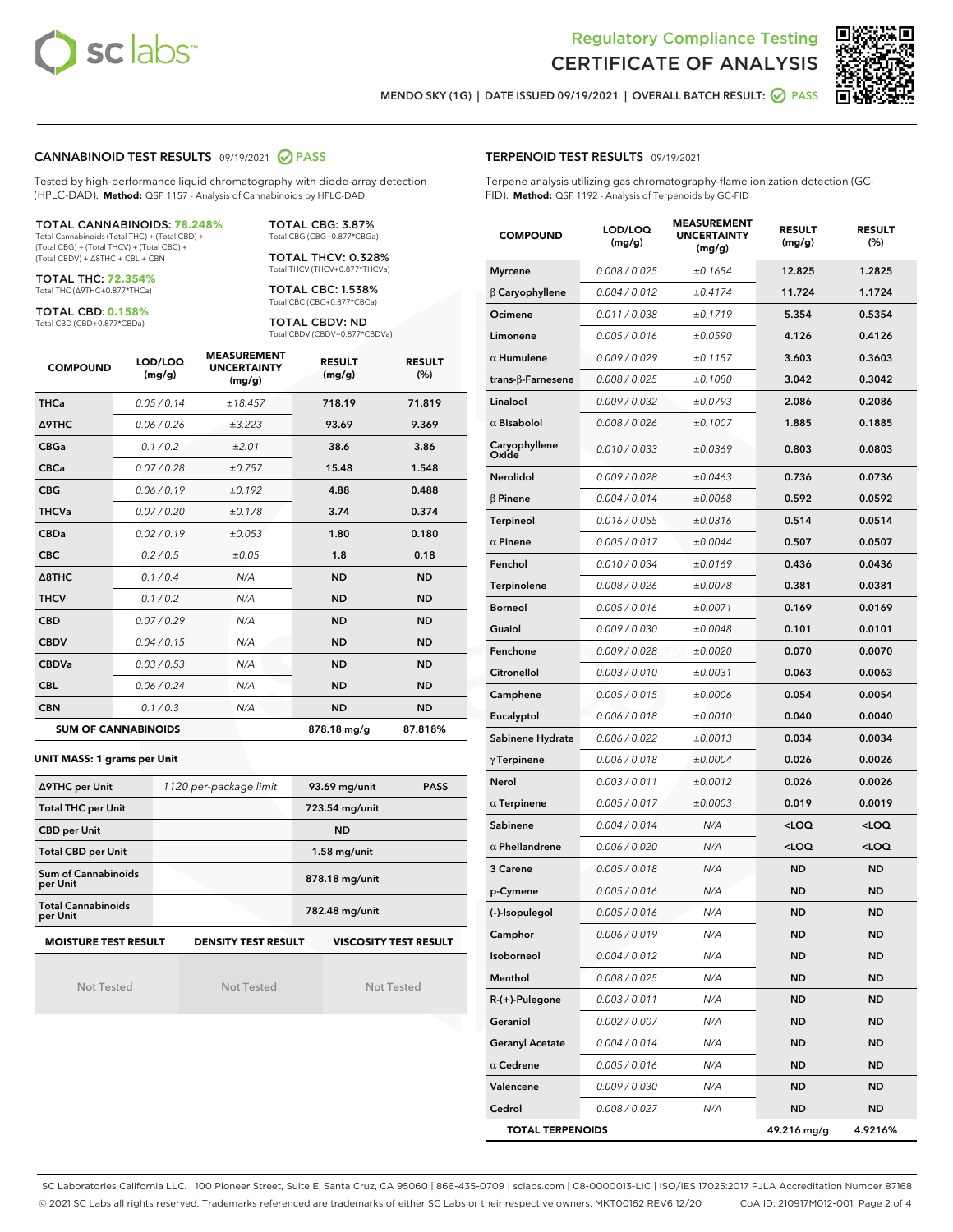



MENDO SKY (1G) | DATE ISSUED 09/19/2021 | OVERALL BATCH RESULT: ■ PASS

# CATEGORY 1 PESTICIDE TEST RESULTS - 09/19/2021 2 PASS

Pesticide and plant growth regulator analysis utilizing high-performance liquid chromatography-mass spectrometry (HPLC-MS) or gas chromatography-mass spectrometry (GC-MS). \*GC-MS utilized where indicated. **Method:** QSP 1212 - Analysis of Pesticides and Mycotoxins by LC-MS or QSP 1213 - Analysis of Pesticides by GC-MS

| <b>COMPOUND</b>             | LOD/LOQ<br>$(\mu g/g)$ | <b>ACTION</b><br><b>LIMIT</b><br>$(\mu g/g)$ | <b>MEASUREMENT</b><br><b>UNCERTAINTY</b><br>$(\mu g/g)$ | <b>RESULT</b><br>$(\mu g/g)$ | <b>RESULT</b> |
|-----------------------------|------------------------|----------------------------------------------|---------------------------------------------------------|------------------------------|---------------|
| Aldicarb                    | 0.03/0.08              | $>$ LOD                                      | N/A                                                     | <b>ND</b>                    | <b>PASS</b>   |
| Carbofuran                  | 0.02 / 0.05            | $\ge$ LOD                                    | N/A                                                     | <b>ND</b>                    | <b>PASS</b>   |
| Chlordane*                  | 0.03/0.08              | $>$ LOD                                      | N/A                                                     | <b>ND</b>                    | <b>PASS</b>   |
| Chlorfenapyr*               | 0.03/0.10              | $\ge$ LOD                                    | N/A                                                     | <b>ND</b>                    | <b>PASS</b>   |
| Chlorpyrifos                | 0.02 / 0.06            | $\ge$ LOD                                    | N/A                                                     | <b>ND</b>                    | <b>PASS</b>   |
| Coumaphos                   | 0.02 / 0.07            | $\ge$ LOD                                    | N/A                                                     | <b>ND</b>                    | <b>PASS</b>   |
| Daminozide                  | 0.02 / 0.07            | $\ge$ LOD                                    | N/A                                                     | <b>ND</b>                    | <b>PASS</b>   |
| <b>DDVP</b><br>(Dichlorvos) | 0.03/0.09              | $\ge$ LOD                                    | N/A                                                     | <b>ND</b>                    | <b>PASS</b>   |
| <b>Dimethoate</b>           | 0.03/0.08              | $\ge$ LOD                                    | N/A                                                     | <b>ND</b>                    | <b>PASS</b>   |
| Ethoprop(hos)               | 0.03/0.10              | $\ge$ LOD                                    | N/A                                                     | <b>ND</b>                    | <b>PASS</b>   |
| Etofenprox                  | 0.02 / 0.06            | $\ge$ LOD                                    | N/A                                                     | <b>ND</b>                    | <b>PASS</b>   |
| Fenoxycarb                  | 0.03/0.08              | $\ge$ LOD                                    | N/A                                                     | <b>ND</b>                    | <b>PASS</b>   |
| Fipronil                    | 0.03/0.08              | $>$ LOD                                      | N/A                                                     | <b>ND</b>                    | <b>PASS</b>   |
| Imazalil                    | 0.02 / 0.06            | $>$ LOD                                      | N/A                                                     | <b>ND</b>                    | <b>PASS</b>   |
| <b>Methiocarb</b>           | 0.02 / 0.07            | $\ge$ LOD                                    | N/A                                                     | <b>ND</b>                    | <b>PASS</b>   |
| Methyl<br>parathion         | 0.03/0.10              | $\ge$ LOD                                    | N/A                                                     | <b>ND</b>                    | <b>PASS</b>   |
| <b>Mevinphos</b>            | 0.03/0.09              | $\ge$ LOD                                    | N/A                                                     | <b>ND</b>                    | <b>PASS</b>   |
| Paclobutrazol               | 0.02 / 0.05            | $>$ LOD                                      | N/A                                                     | <b>ND</b>                    | <b>PASS</b>   |
| Propoxur                    | 0.03/0.09              | $\ge$ LOD                                    | N/A                                                     | <b>ND</b>                    | <b>PASS</b>   |
| Spiroxamine                 | 0.03/0.08              | $\ge$ LOD                                    | N/A                                                     | <b>ND</b>                    | <b>PASS</b>   |
| Thiacloprid                 | 0.03/0.10              | $\ge$ LOD                                    | N/A                                                     | <b>ND</b>                    | <b>PASS</b>   |

#### CATEGORY 2 PESTICIDE TEST RESULTS - 09/19/2021 @ PASS

| <b>COMPOUND</b>          | LOD/LOQ<br>$(\mu g/g)$ | <b>ACTION</b><br><b>LIMIT</b><br>$(\mu g/g)$ | <b>MEASUREMENT</b><br><b>UNCERTAINTY</b><br>$(\mu g/g)$ | <b>RESULT</b><br>$(\mu g/g)$ | <b>RESULT</b> |
|--------------------------|------------------------|----------------------------------------------|---------------------------------------------------------|------------------------------|---------------|
| Abamectin                | 0.03/0.10              | 0.1                                          | N/A                                                     | <b>ND</b>                    | <b>PASS</b>   |
| Acephate                 | 0.02/0.07              | 0.1                                          | N/A                                                     | <b>ND</b>                    | <b>PASS</b>   |
| Acequinocyl              | 0.02/0.07              | 0.1                                          | N/A                                                     | <b>ND</b>                    | <b>PASS</b>   |
| Acetamiprid              | 0.02/0.05              | 0.1                                          | N/A                                                     | <b>ND</b>                    | <b>PASS</b>   |
| Azoxystrobin             | 0.02/0.07              | 0.1                                          | N/A                                                     | <b>ND</b>                    | <b>PASS</b>   |
| <b>Bifenazate</b>        | 0.01/0.04              | 0.1                                          | N/A                                                     | <b>ND</b>                    | <b>PASS</b>   |
| <b>Bifenthrin</b>        | 0.02 / 0.05            | 3                                            | N/A                                                     | <b>ND</b>                    | <b>PASS</b>   |
| <b>Boscalid</b>          | 0.03/0.09              | 0.1                                          | N/A                                                     | <b>ND</b>                    | <b>PASS</b>   |
| Captan                   | 0.19/0.57              | 0.7                                          | N/A                                                     | <b>ND</b>                    | <b>PASS</b>   |
| Carbaryl                 | 0.02/0.06              | 0.5                                          | N/A                                                     | <b>ND</b>                    | <b>PASS</b>   |
| Chlorantranilip-<br>role | 0.04/0.12              | 10                                           | N/A                                                     | <b>ND</b>                    | <b>PASS</b>   |
| Clofentezine             | 0.03/0.09              | 0.1                                          | N/A                                                     | <b>ND</b>                    | <b>PASS</b>   |

# CATEGORY 2 PESTICIDE TEST RESULTS - 09/19/2021 continued

| <b>COMPOUND</b>               | LOD/LOQ<br>(µg/g) | <b>ACTION</b><br>LIMIT<br>$(\mu g/g)$ | <b>MEASUREMENT</b><br><b>UNCERTAINTY</b><br>(µg/g) | <b>RESULT</b><br>(µg/g) | <b>RESULT</b> |
|-------------------------------|-------------------|---------------------------------------|----------------------------------------------------|-------------------------|---------------|
| Cyfluthrin                    | 0.12 / 0.38       | 2                                     | N/A                                                | ND                      | <b>PASS</b>   |
| Cypermethrin                  | 0.11 / 0.32       | 1                                     | N/A                                                | ND                      | <b>PASS</b>   |
| Diazinon                      | 0.02 / 0.05       | 0.1                                   | N/A                                                | ND                      | <b>PASS</b>   |
| Dimethomorph                  | 0.03 / 0.09       | $\overline{2}$                        | N/A                                                | <b>ND</b>               | <b>PASS</b>   |
| Etoxazole                     | 0.02 / 0.06       | 0.1                                   | N/A                                                | ND                      | <b>PASS</b>   |
| Fenhexamid                    | 0.03 / 0.09       | 0.1                                   | N/A                                                | ND                      | <b>PASS</b>   |
| Fenpyroximate                 | 0.02 / 0.06       | 0.1                                   | N/A                                                | <b>ND</b>               | <b>PASS</b>   |
| Flonicamid                    | 0.03 / 0.10       | 0.1                                   | N/A                                                | <b>ND</b>               | <b>PASS</b>   |
| Fludioxonil                   | 0.03 / 0.10       | 0.1                                   | N/A                                                | <b>ND</b>               | <b>PASS</b>   |
| Hexythiazox                   | 0.02 / 0.07       | 0.1                                   | N/A                                                | <b>ND</b>               | <b>PASS</b>   |
| Imidacloprid                  | 0.04 / 0.11       | 5                                     | N/A                                                | <b>ND</b>               | <b>PASS</b>   |
| Kresoxim-methyl               | 0.02 / 0.07       | 0.1                                   | N/A                                                | ND                      | <b>PASS</b>   |
| Malathion                     | 0.03 / 0.09       | 0.5                                   | N/A                                                | <b>ND</b>               | <b>PASS</b>   |
| Metalaxyl                     | 0.02 / 0.07       | $\overline{c}$                        | N/A                                                | <b>ND</b>               | <b>PASS</b>   |
| Methomyl                      | 0.03 / 0.10       | 1                                     | N/A                                                | ND                      | <b>PASS</b>   |
| Myclobutanil                  | 0.03/0.09         | 0.1                                   | N/A                                                | <b>ND</b>               | <b>PASS</b>   |
| Naled                         | 0.02 / 0.07       | 0.1                                   | N/A                                                | ND                      | <b>PASS</b>   |
| Oxamyl                        | 0.04 / 0.11       | 0.5                                   | N/A                                                | ND                      | <b>PASS</b>   |
| Pentachloronitro-<br>benzene* | 0.03 / 0.09       | 0.1                                   | N/A                                                | ND                      | <b>PASS</b>   |
| Permethrin                    | 0.04/0.12         | 0.5                                   | N/A                                                | <b>ND</b>               | <b>PASS</b>   |
| Phosmet                       | 0.03 / 0.10       | 0.1                                   | N/A                                                | ND                      | <b>PASS</b>   |
| Piperonylbu-<br>toxide        | 0.02 / 0.07       | 3                                     | N/A                                                | <b>ND</b>               | <b>PASS</b>   |
| Prallethrin                   | 0.03 / 0.08       | 0.1                                   | N/A                                                | <b>ND</b>               | <b>PASS</b>   |
| Propiconazole                 | 0.02 / 0.07       | 0.1                                   | N/A                                                | ND                      | <b>PASS</b>   |
| Pyrethrins                    | 0.04 / 0.12       | 0.5                                   | N/A                                                | ND                      | <b>PASS</b>   |
| Pyridaben                     | 0.02 / 0.07       | 0.1                                   | N/A                                                | <b>ND</b>               | <b>PASS</b>   |
| Spinetoram                    | 0.02 / 0.07       | 0.1                                   | N/A                                                | ND                      | <b>PASS</b>   |
| Spinosad                      | 0.02 / 0.07       | 0.1                                   | N/A                                                | ND                      | <b>PASS</b>   |
| Spiromesifen                  | 0.02 / 0.05       | 0.1                                   | N/A                                                | <b>ND</b>               | <b>PASS</b>   |
| Spirotetramat                 | 0.02 / 0.06       | 0.1                                   | N/A                                                | ND                      | <b>PASS</b>   |
| Tebuconazole                  | 0.02 / 0.07       | 0.1                                   | N/A                                                | ND                      | <b>PASS</b>   |
| Thiamethoxam                  | 0.03 / 0.10       | 5                                     | N/A                                                | <b>ND</b>               | <b>PASS</b>   |
| Trifloxystrobin               | 0.03 / 0.08       | 0.1                                   | N/A                                                | <b>ND</b>               | <b>PASS</b>   |

SC Laboratories California LLC. | 100 Pioneer Street, Suite E, Santa Cruz, CA 95060 | 866-435-0709 | sclabs.com | C8-0000013-LIC | ISO/IES 17025:2017 PJLA Accreditation Number 87168 © 2021 SC Labs all rights reserved. Trademarks referenced are trademarks of either SC Labs or their respective owners. MKT00162 REV6 12/20 CoA ID: 210917M012-001 Page 3 of 4